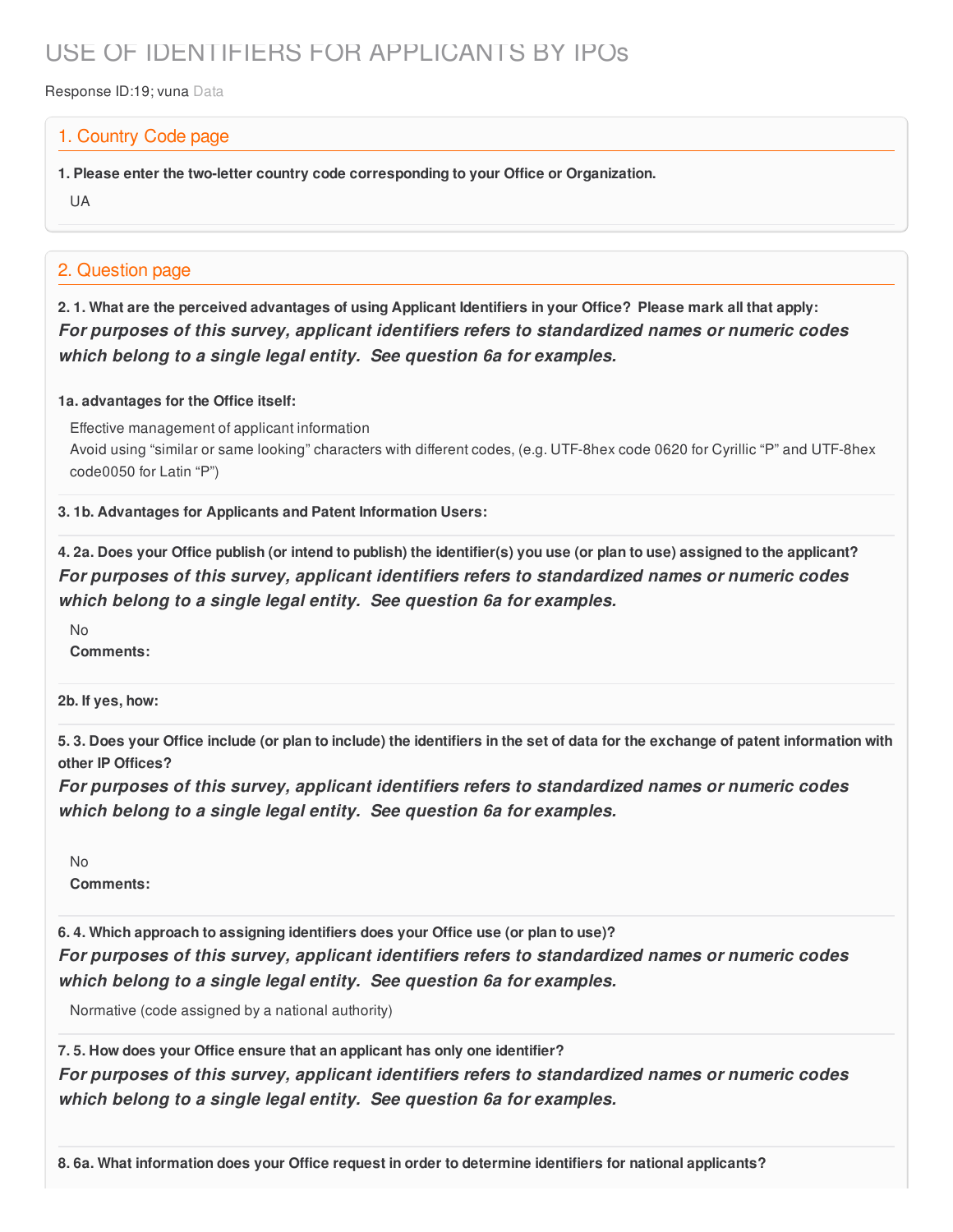*For purposes of this survey, applicant identifiers refers to standardized names or numeric codes which belong to a single legal entity. See question 6a for examples.*

**Comments:**

**9. 6b. What information does your Office request in order to determine identifiers for foreign applicants?** *For purposes of this survey, applicant identifiers refers to standardized names or numeric codes which belong to a single legal entity. See question 6a for examples.*

10.7a. Does your Office consider that a Global Identifier (GID) would be a desirable solution for applicant name **standardization?**

**Comments:**

**11. 7b. If yes, could you suggest how the GID should be established and maintained?**

12.7c. In case a GID is established, will your Office use both the GID and a national identifier at the same time, or will your **Office use the GID instead of a national identifier?**

## **13.PART B - NO IDENTIFIER**

82. If your Office does not use or does not intend to use identifiers for applicants, please explain why: *For purposes of this survey, applicant identifiers refers to standardized names or numeric codes which belong to a single legal entity. See question 6a for examples.*

14.8b. Please describe any alternative approach to the use of identifiers that your office is using or contemplates using, including how that approach deals with issues of name ambiguity (misspellings, multiple spellings, different character sets, **etc):**

*For purposes of this survey, applicant identifiers refers to standardized names or numeric codes which belong to a single legal entity. See question 6a for examples.*

15.9. Please explain any drawbacks or legal complications your Office may have related to using identifiers: *For purposes of this survey, applicant identifiers refers to standardized names or numeric codes which belong to a single legal entity. See question 6a for examples.*

**16. 10. Which of the following options would you consider for investigation in your Office?**

*[Note \* Normalization – correction of "trivial" errors (which leave the possibility of multiple name variants for one applicant)*

*\*\* Standardization – using one name variant for an applicant (which might not be the ultimate owner, as IP rights can be registered in the name of a subsidiary when the beneficiary is the parent company)]*

Please mark each option that you choose with (L: Low), (M: Medium) or (H: High) depending on the priority attributed